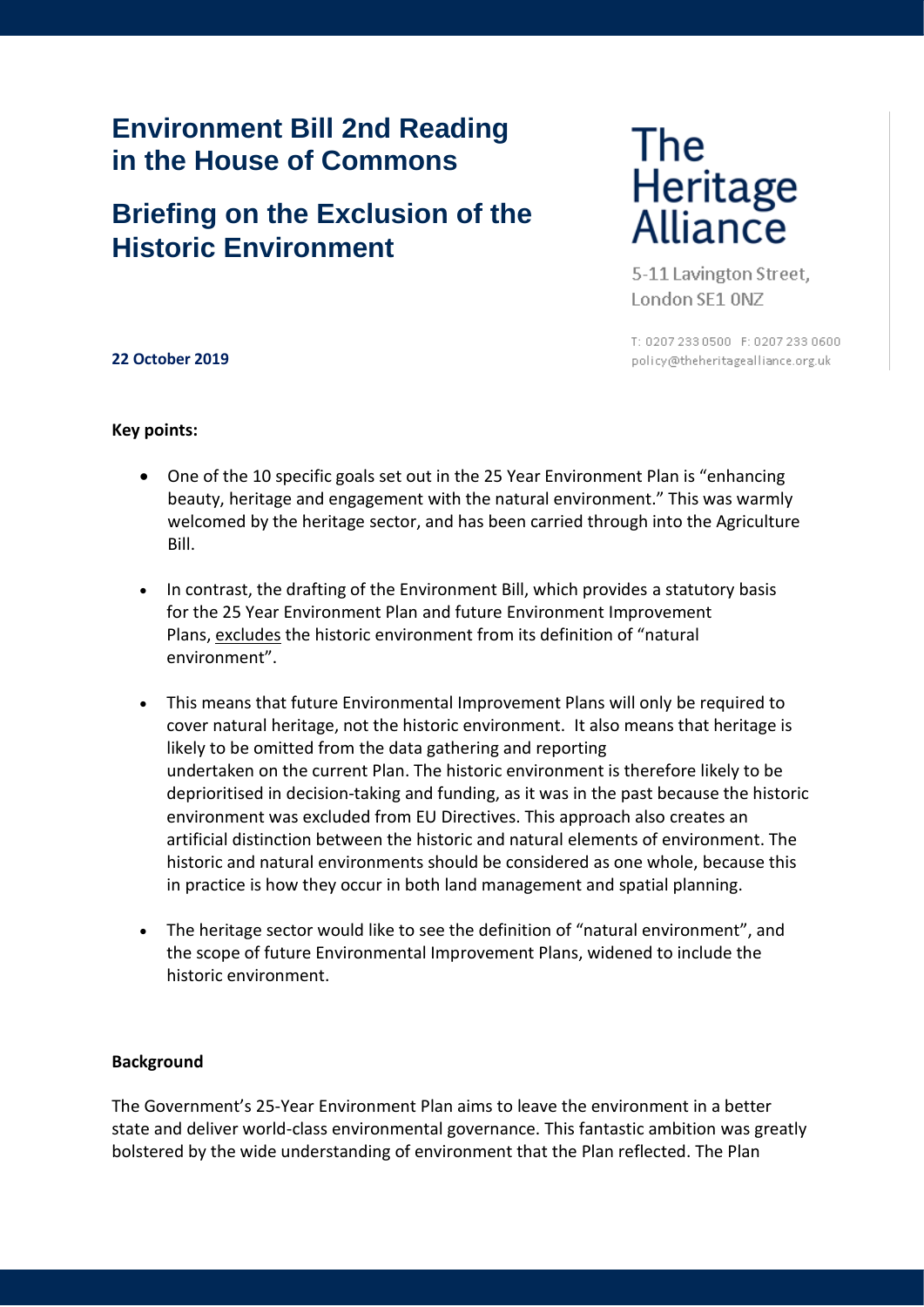recognised the nature of landscape as multifaceted, formed not only of natural features and processes, but the historic and cultural factors which have shaped them over time.

The Heritage Alliance [has previously noted](https://emea01.safelinks.protection.outlook.com/?url=https%3A%2F%2Femail.premmdesign.co.uk%2Ft%2Fr-l-jtiuhrkd-irthdjtddh-c%2F&data=02%7C01%7CGeorgina.HolmesSkelton%40nationaltrust.org.uk%7Cd2a7613d1cc9444a0f5f08d68de23ca6%7C0fba79b96423460d88eff9c3d4ca2e9f%7C0%7C0%7C636852401537444821&sdata=O66pZfzEW1pWX%2BBExnAH70CPABgXKaFxvig7C9aAVb8%3D&reserved=0) that, as with the natural environment, the scale of the historic environment challenge is huge: we have already lost half of our traditional farm buildings to agricultural change and redundancy, and hundreds of thousands more are in decay. Almost half of scheduled monuments are under threat, as are the manmade landscapes and features such as stone walls, parkland, and historic field systems. These, along with other historic structures and archaeological sites, are our shared history. They help us understand who we are and how we got here. They contribute to the richness of our landscapes and countryside, and are a vital part of the character and distinctiveness of rural places. As recognised by the 25 Year Plan, once lost, or beyond the point of restoration, these features cannot be regained or regrown. We are therefore disappointed that the Environment Bill, which is set to create the legislative framework for putting the 25 Year Plan into action, risks undermining this inclusive approach through the narrow definition of "natural environment" in Clause 39.

The definition specifically excludes "buildings and structures", which would mean most forms of physical heritage are outside the scope of "environment" in this Bill.

It is this definition that will guide Secretaries of State in future when creating Environmental Improvement Plans (future versions of the 25 Year Environment Plan), as well as when gathering data and reporting against progress made. As a result, future versions of the Plan will not be required to consider the historic elements of our environment, which risks creating an artificial separation in how natural and historic features are treated.

There are few landscapes in the UK that can be considered to be entirely "natural". Human activity has been leaving its impact on our physical environment for as long as we have existed, and after thousands of years of our presence, the world around us is as much a human creation as a product of natural processes. Our heritage is embedded alongside nature in our landscapes, sharing the same physical spaces and facing similar challenges. What impacts one aspect may well also impact the other. Historic structures and buildings often support wildlife and biodiversity, also in marine environment, as well as being a key part of the character and distinctiveness of rural places. Looking only at the "natural" elements of the environment does not tell the full story; while working to protect and conserve nature and heritage in harmony can deliver improvements to both, failure to consider the historic environment when seeking to enhance nature on its own can do harm.

Supporting and enhancing landscape, and considering historic and cultural features alongside the natural is not new to environmental policy or legislation in the UK. For example, the statutory role of National Parks in England and Wales is "to conserve and enhance natural beauty, wildlife and cultural heritage". Natural England has a statutory purpose to conserve and enhance the landscape as a whole, and agri-environment support under the Common Agricultural Policy (CAP) has - to the relatively small extent that it has been available - played an effective role in protecting and supporting heritage. 84% of scheduled ancient monuments are found on farmland, and a combination of funding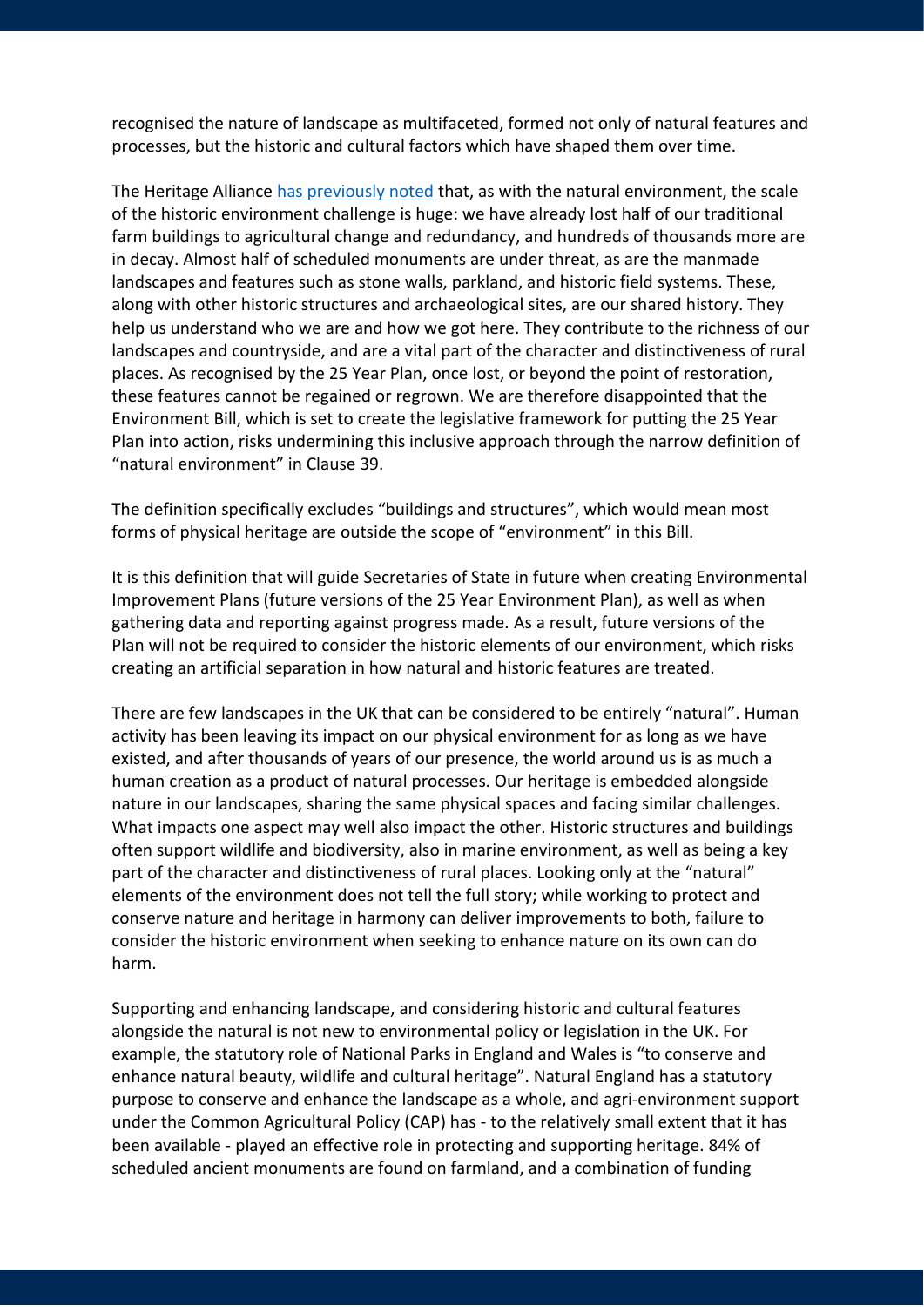measures including basic cross-compliance requirements, grant aid for capital works (including restoration of historic farm buildings), and agri-environment schemes such as Environmental Stewardship, have helped protect heritage on farmland. 24,000 historic sites in England have been protected through Environmental Stewardship alone since the start of the scheme. But, because of the exclusion of heritage from EU Directives, the scale has always been inadequate: heritage funding currently is only ¼ of 1 per cent of total CAP funding, and just ¾ of 1 per cent even of the funding specifically for 'environmental public goods'.

The Agriculture Bill introduced in the previous session, which we hope will be brought back to the House as soon as possible, recognised that the natural and historic need to be protected alongside each other, and provided for future environmental land management schemes to continue to support and fund cultural heritage. The narrow definition of "natural environment" in the Environment Bill stands out as an exception to these much broader approaches taken elsewhere in UK law and policy.

While it would be possible for Secretaries of State to decide to include heritage in future Environmental Improvement Plans as additional content, as was done for the first 25 Year Plan, there is no requirement for this. Instead, the duty to prepare Environmental Improvement Plans refers to plans for "significantly improving the natural environment", where the understanding of natural environment specifically excludes the buildings and structures that form part of the landscape, as well as man-made features such as historic field systems. This presents a strong disincentive to the inclusion of policy addressing such features.

#### **Conclusion**

We would like to see the historic environment brought within the scope of the 'environment' in this Bill and explicitly part of future Environmental Improvement Plans. This would bring the statutory definition of "environment" in line with existing Government policy and ensure that future environmental planning and monitoring seeks to enhance and protect these crucial features of our landscape hand in hand with the natural features from which they are indivisible. We are not seeking to have heritage included in the Bill's enforcement provisions. What matters is the definition of the environment, and that the Bill's requirements to measure and report progress extend to all of the 25 Year Plan's goals.

You can read our full briefing on the potential of the Environment Bill from January of this year [here.](https://www.theheritagealliance.org.uk/wp-content/uploads/2019/01/Delivering-the-25-Year-Environment-Plan.pdf)